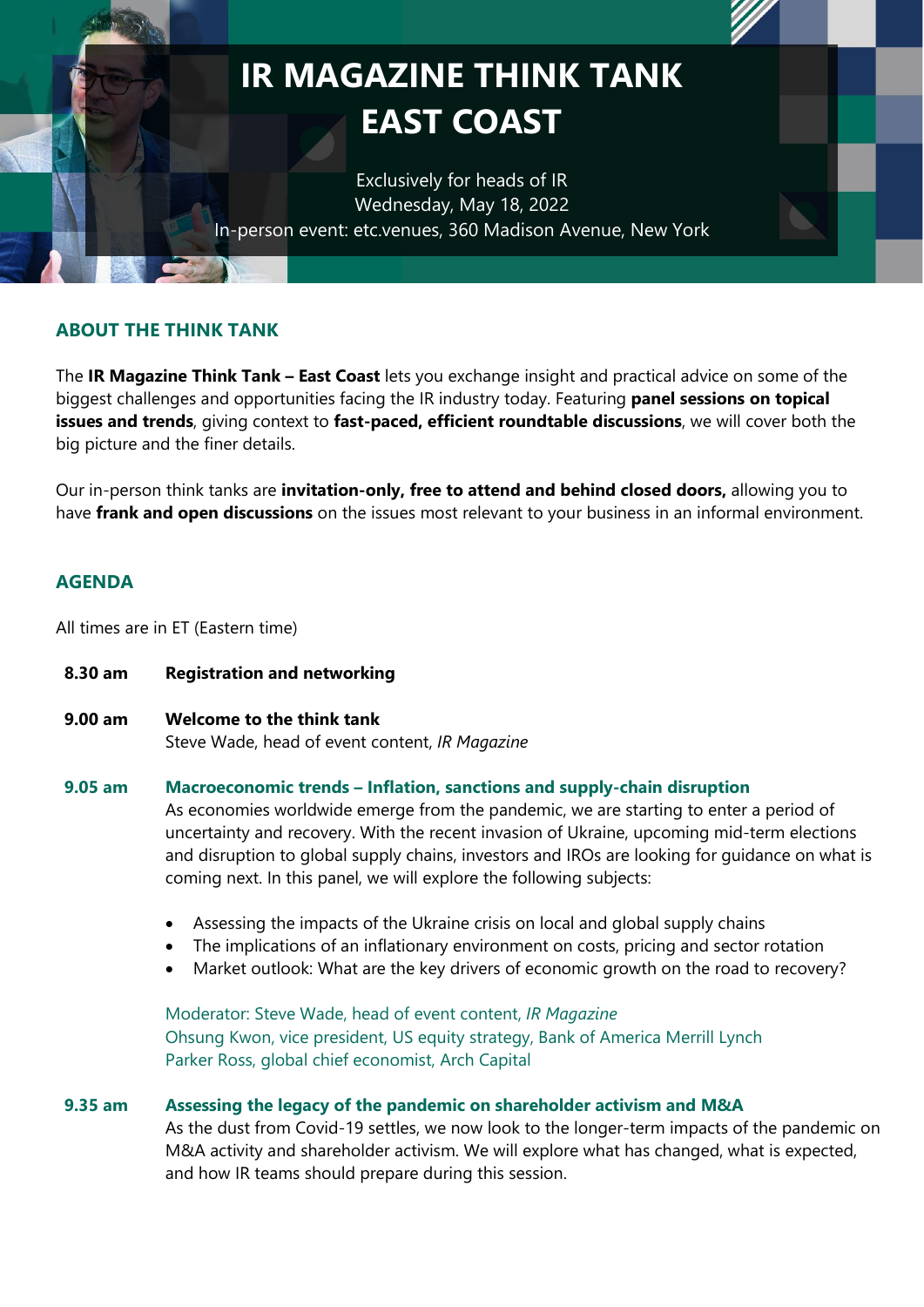# **IR MAGAZINE THINK TANK EAST COAST**

Exclusively for heads of IR Wednesday, May 18, 2022 In-person event: etc.venues, 360 Madison Avenue, New York

- Reflecting on the impact of the pandemic and recent unstable market conditions on M&A and activism
- Who is most at risk of activism and hostile M&A in the current environment, and what steps can IR teams take to prepare?
- How are activist tactics changing, and how should targeted companies respond?

Moderator: Tim Human, senior reporter, *IR Magazine* Kai Liekefett, partner, Sidley Austin Michael Verrechia, managing director, M&A and activism, Morrow Sodali

## **10.05 am Roundtables: Navigating inflationary environments post-pandemic**

#### **10.35 am Morning coffee break**

#### **10.45 am The best way to measure and report your company's ESG performance**

With the SEC increasing the pressure on how public companies disclose ESG information, IR teams need to be prepared to deal with the transition from voluntary to mandatory reporting. This session will discuss the direction the SEC is taking regarding ESG and how other companies are managing the ongoing integration of financial and 'non-financial' disclosures.

- An update on how ESG regulation and disclosure requirements are changing: What needs to be done now?
- The best way to measure and report your company's ESG performance: What do investors want?
- Longer-term expectations around SEC requirements: What does the future hold?

Moderator: Steve Wade, head of event content, *IR Magazine* Nick Belfanti, product specialist, Sentieo Jaymin Desai, director of strategy, Planetly by Onetrust

#### **11.15 am Company purpose and culture in the age of ESG**

Staying compliant with mandatory reporting rules is critical, but given the rapid evolution of ESG, it is just as important to encourage long term ESG thinking. This panel will look at how to prioritize ESG activities, tie together different parts of the business into a succinct ESG story and go beyond a culture of compliance to a culture of best practice. Topics include:

- The shift towards stakeholder capitalism and what that means for ESG
- Working across teams to cultivate and communicate a holistic ESG strategy
- What do investors want to see in your sustainability reports?

Moderator: Tim Human, senior reporter, *IR Magazine* Andrew Ciafardini, chief sustainability officer, FIS Global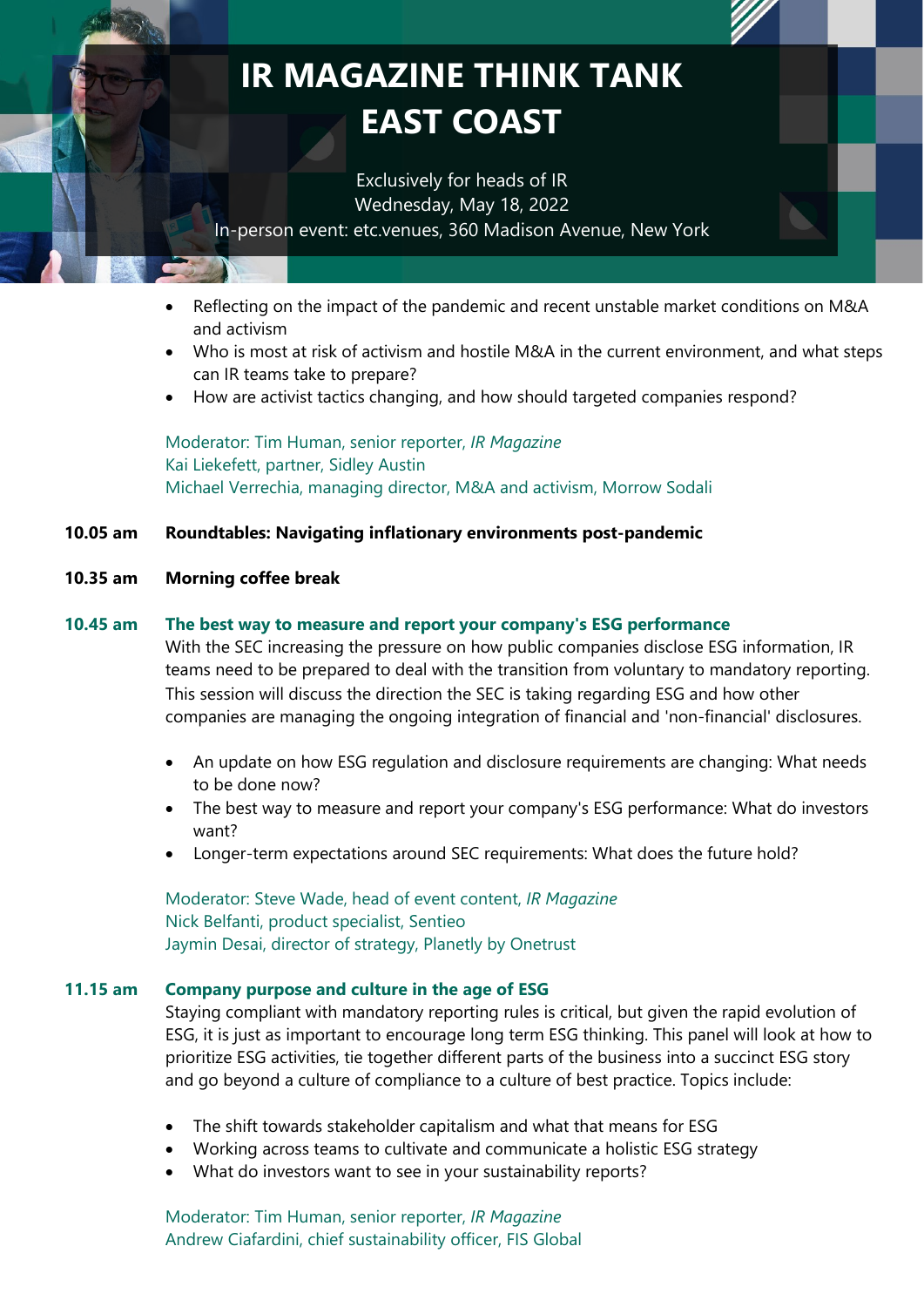## **IR MAGAZINE THINK TANK EAST COAST**

Exclusively for heads of IR Wednesday, May 18, 2022 In-person event: etc.venues, 360 Madison Avenue, New York

Varsha Doshi, regional ESG senior manager, S&P Global Market Intelligence Christina Wong, director, ESG integration, BlackRock

## **11.45 am Roundtables: Turning long-term ESG visions into action**

#### **12.15 pm Lunch break**

#### **1.15 pm Corporate access trends – Reaching the right people in the right way**

The sudden transition to online working had a considerable effect on how the sell-side and buy-side operate, but it also helped catalyze existing trends. In this session, our panellists will reflect on the impact (both positive and negative) the pandemic has had on corporate access and how best to target and engage with investors. We will cover:

- Reflecting on some of the most significant changes to corporate access
- Directly targeting the buy-side: trends, technology and best practice
- The increasing importance of retail investors and how best to engage them
- Identifying and targeting active investors as ETFs continue to grow

Moderator: Tim Human, senior reporter, *IR Magazine* Elizabeth Librizzi, SVP head of corporate access and advisory services, Alliance Bernstein Caspar Tudor, director, head of investor relations, Waters Corporation David Whyte, CEO and co-founder, Irwin

#### **1.45 pm Running successful hybrid events – Tools, technology and best practice**

With the appetite for in-person events returning, there is a real opportunity to combine the efficiency of remote working with the richness of face-to-face meetings. This panel will look at:

- How quickly companies are getting back on the road, and what the right balance is between online and in-person meetings
- How to make the most of management's time in an age of constant virtual exposure
- Which platforms and service providers the industry prefers

Moderator: Steve Wade, head of event content, *IR Magazine* Rich Babineau, director of issuer solutions, Mediant Lynn Antipas Tyson, executive director of IR, Ford Motor Company

#### **2.15 pm Roundtables: Practical insights on engaging with investors in a hybrid world**

## **2.45 pm Elevated expectations: How management teams and boards of directors have raised the bar for IROs**

Smooch Repovich Rosenberg, chief talent solutions innovator, SmoochUnplugged